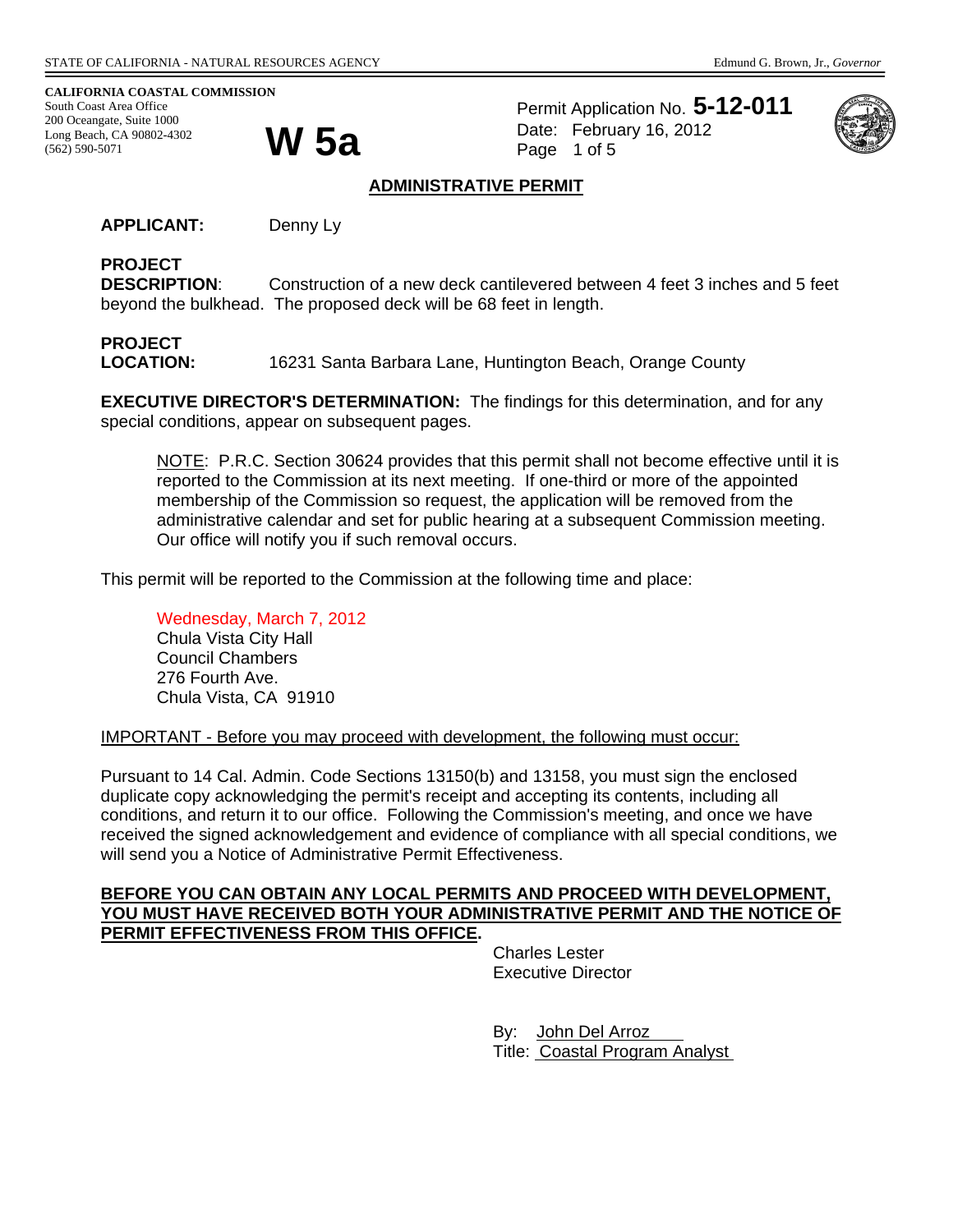#### **STANDARD CONDITIONS:**

- 1. Notice of Receipt and Acknowledgment. The permit is not valid and development shall not commence until a copy of the permit, signed by the permittee or authorized agent, acknowledging receipt of the permit and acceptance of the terms and conditions, is returned to the Commission office.
- 2. Expiration. If development has not commenced, the permit will expire two years from the date on which the Commission voted on this application. Development shall be pursued in a diligent manner and completed in a reasonable period of time. Application for extension of the permit must be made prior to the expiration date.
- 3. Interpretation. Any questions of intent or interpretation of any term or condition will be resolved by the Executive Director or the Commission.
- 4. Assignment. The permit may be assigned to any qualified person, provided assignee files with the Commission an affidavit accepting all terms and conditions of the permit.
- 5. Terms and Conditions Run with the Land. These terms and conditions shall be perpetual, and it is the intention of the Commission and the permittee to bind all future owners and possessors of the subject property to the terms and conditions.

#### **SPECIAL CONDITIONS:** See pages 4 & 5.

### **EXECUTIVE DIRECTOR'S DETERMINATION (continued):**

The Executive Director hereby determines that the proposed development is a category of development, which, pursuant to PRC Section 30624, qualifies for approval by the Executive Director through the issuance of an Administrative Permit. Subject to Standard and Special Conditions as attached, said development is in conformity with the provisions of Chapter 3 of the Coastal Act of 1976 and will not have any significant impacts on the environment within the meaning of the California Environmental Quality Act. If located between the nearest public road and the sea, this development is in conformity with the public access and public recreation policies of Chapter 3.

### **FINDINGS FOR EXECUTIVE DIRECTOR'S DETERMINATION:**

#### **A. Project Description**

The applicant proposes to construct a new deck cantilevered between 4 feet 3 inches and 5 feet beyond the bulkhead. The proposed deck will be 68 feet in length.

The proposed deck is associated with the adjacent single family residential use. Most of the Huntington Harbour water frontage is developed with single family homes, many of which also have cantilevered decks and boat docks. Virtually the entire water frontage in Huntington Harbour is supported by bulkheads. The nearest public access in the area is at a small pocket beach located at the Davenport Drive bridge (approximately a half mile south) and also at Sunset County Beach located approximately ¾ mile to the west.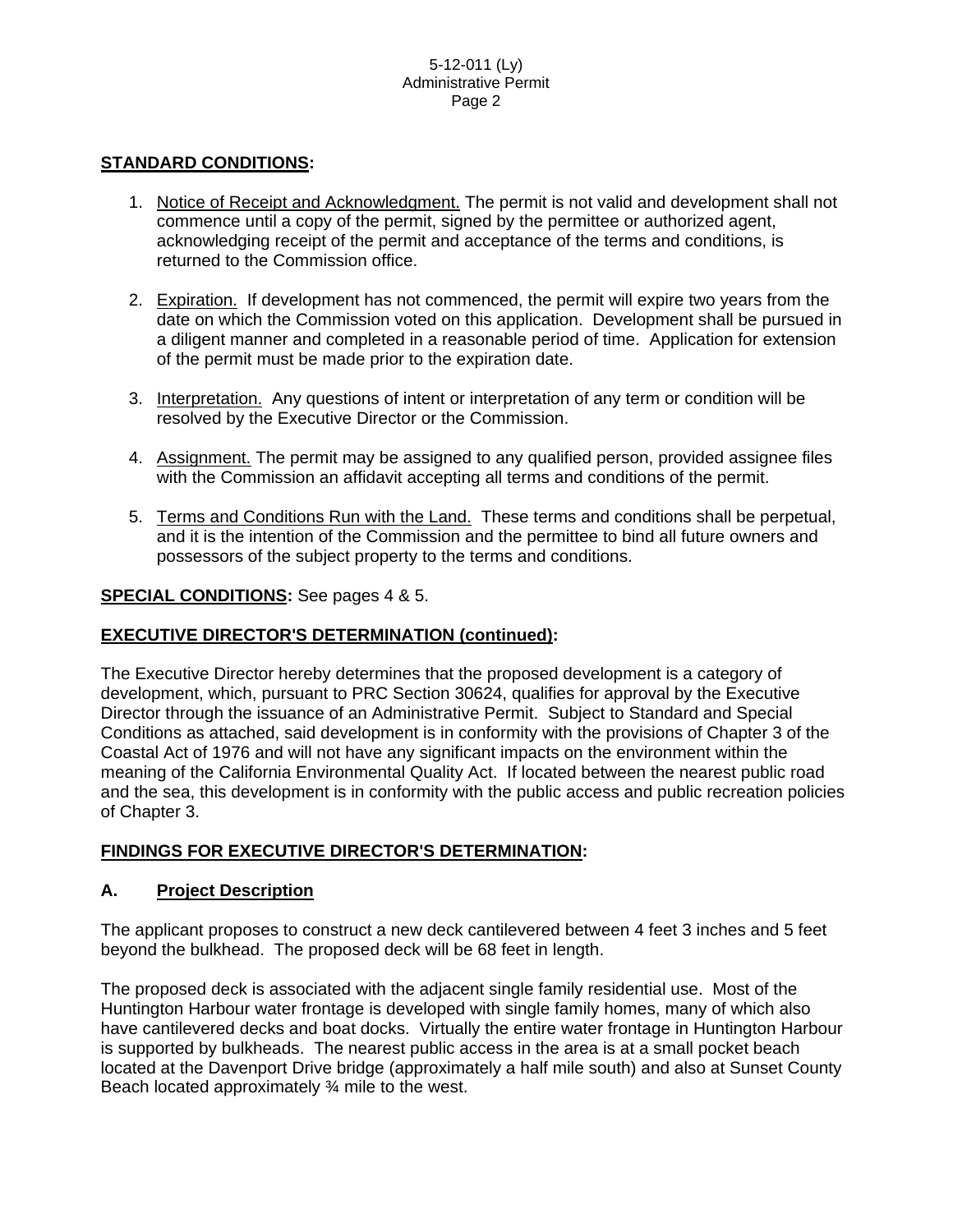A gutter system is proposed to catch any runoff from the deck and deck drainage will be directed to a filter box located landward of the decks on the subject lot. No products containing ammonia, sodium hypochlorite, chlorinated solvents, petroleum distillates or lye will be used on the deck, therefore, pollutants from those products will not drain to the harbor during or after construction. No bottom disturbing activities are proposed.

The proposed deck would cantilever over the waters of Huntington Harbor. In this area of Huntington Harbor, the water area is owned by the City of Huntington Beach. A letter inviting the City to join as co-applicant was sent on February 6, 2012 and to date no response has been received. In addition, an approval in concept was received from the City, indicating the City is aware of the project. Furthermore, a special condition is imposed stating that the approval of a coastal development permit for the project does not waive any public rights or interest that exist or may exist on the property.

The subject site is located within the City of Huntington Beach, which has a certified Local Coastal Program. However, due to the project location seaward of the mean high tide line, the project is within an area of the Commission's retained permit jurisdiction. Nonetheless, the City's certified Local Coastal Program may be used as guidance. The land use designation at the site is Open Space – Water (OS – W). The site is zoned Open Space Water Recreation. The proposed development is consistent with the City's certified LCP, specifically with Implementation Plan Chapter 213 Open Space District, which allows private cantilevered decks abutting residential uses, and with Chapter 210, which provides standards for cantilevered decks in Huntington Harbor in the Open Space Water Recreation zone.

Most of the existing residences that front along the waters of Huntington Harbor have cantilevered decks. The proposed deck is similar in function to the other cantilevered decks associated with residential development within Huntington Harbor. The proposed development is consistent with past Commission actions in the area. Thus, as conditioned, the proposed deck will have no adverse impact on coastal access or resources in the project vicinity, and is consistent with the Chapter 3 policies of the Coastal Act.

# **B. PUBLIC ACCESS**

The proposed development will not affect the public's ability to gain access to, and/or to use the coast and nearby recreational facilities. Therefore, the development, as conditioned, conforms with Sections 30210 through 30214, Sections 30220 through 30224, and 30252 of the Coastal Act.

# **C. WATER QUALITY**

The proposed development has a potential for a discharge of polluted runoff from the project site into coastal waters. The development, as proposed and as conditioned, incorporates design features to minimize the effect of construction and post construction activities on the marine environment. These design features include, but are not limited to, the appropriate management of equipment and construction materials, reducing runoff through the use of permeable surfaces, the use of non-invasive, drought tolerant vegetation to reduce and treat the runoff discharged from the site, and for the use of post construction best management practices to minimize the project's adverse impact on coastal waters. Therefore, the Commission finds that the proposed development, as conditioned, conforms with Sections 30230 and 30231 of the Coastal Act regarding the protection of water quality to promote the biological productivity of coastal waters and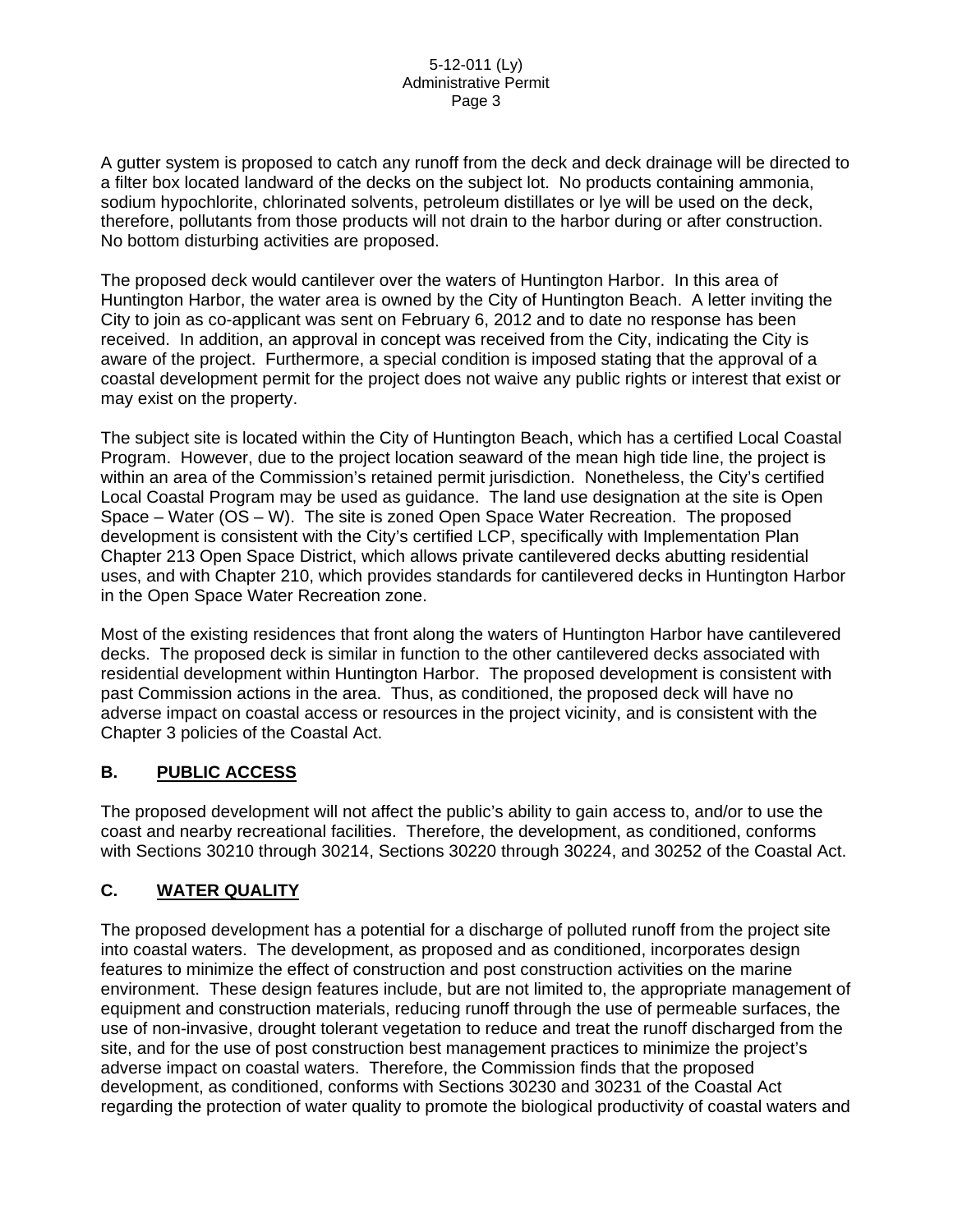to protect human health.

# **D. LOCAL COASTAL PROGRAM**

Coastal Act section 30604(a) states that, prior to certification of a local coastal program ("LCP"), a coastal development permit can only be issued upon a finding that the proposed development is in conformity with Chapter 3 of the Act and that the permitted development will not prejudice the ability of the local government to prepare an LCP that is in conformity with Chapter 3. An LCP for the City of Huntington Beach was effectively certified in March 1985. However, the proposed development is occurring within an area of the Commission's original permit jurisdiction, due to the project location seaward of the mean high tide line. Consequently, the standard of review is the Coastal Act and the City's LCP is used only as guidance. As conditioned, the proposed development is consistent with Chapter 3 of the Coastal Act and with the certified LCP for the area.

## **E. CALIFORNIA ENVIRONMENTAL QUALITY ACT**

As conditioned, there are no feasible alternatives or additional feasible mitigation measures available that would substantially lessen any significant adverse effect that the activity may have on the environment. Therefore, the Commission finds that the proposed project, as conditioned to mitigate the identified impacts, is the least environmentally damaging feasible alternative and can be found consistent with the requirements of the Coastal Act to conform to CEQA.

### **SPECIAL CONDITIONS:**

### **1. Construction Responsibilities and Debris Removal**

- (a) No construction materials, equipment, debris, or waste shall be placed or stored where it may be subject to wave, wind, or rain erosion and dispersion.
- (b) Any and all construction material shall be removed from the site within 10 days of completion of construction.
- (c) Machinery or construction materials not essential for project improvements shall not be allowed at any time in the intertidal zone.
- (d) If turbid conditions are generated during construction a silt curtain shall be utilized to control turbidity.
- (e) Floating booms shall be used to contain debris discharged into coastal waters and any debris discharged shall be removed as soon as possible but no later than the end of each day.
- (f) Non-buoyant debris discharged into coastal waters shall be recovered by divers as soon as possible after loss.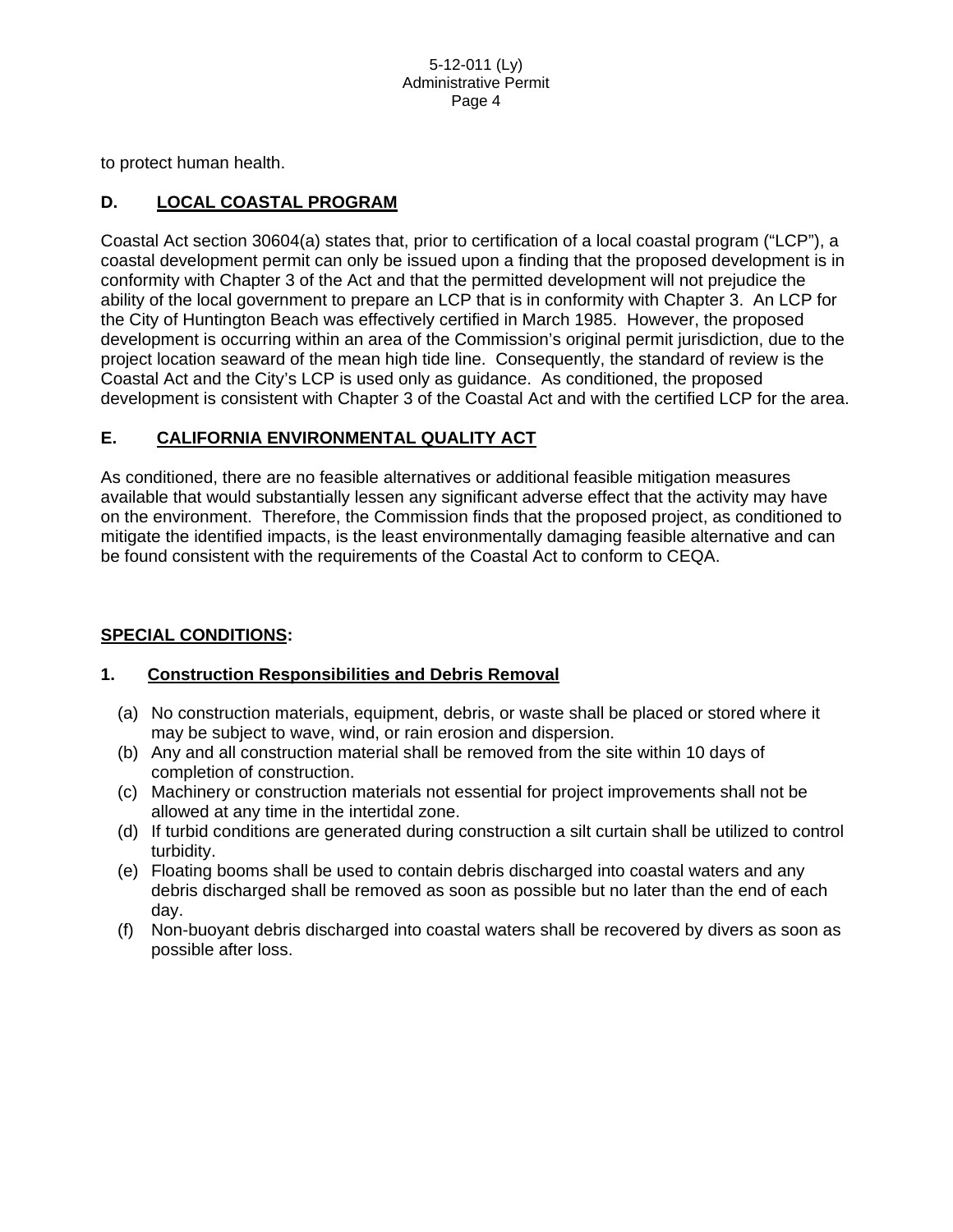## **2. Public Rights**

The Coastal Commission's approval of this permit shall not constitute a waiver of any public rights that exist or may exist on the property. The permittee shall not use this permit as evidence of a waiver of any public rights that may exist on the property.

# **ACKNOWLEDGMENT OF PERMIT RECEIPT/ACCEPTANCE OF CONTENTS:**

I/We acknowledge that I/we have received a copy of this permit and have accepted its contents including all conditions.

\_\_\_\_\_\_\_\_\_\_\_\_\_\_\_\_\_\_\_\_\_\_\_\_\_\_\_ \_\_\_\_\_\_\_\_\_\_\_\_\_\_\_\_\_\_\_\_\_\_ Applicants' Signature Date of Signing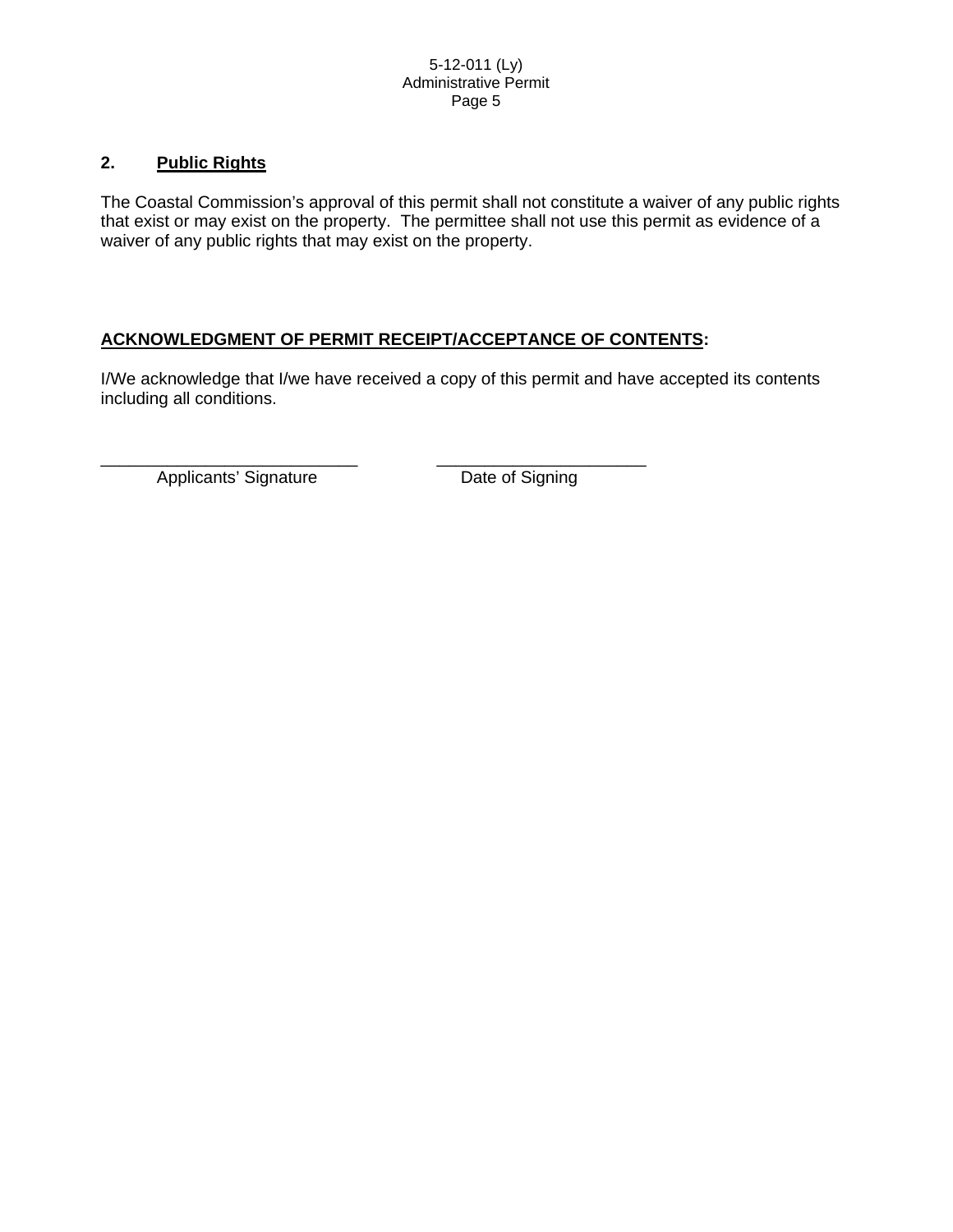

EXHIBIT # **PAGE** OF

 $1$  of  $1$